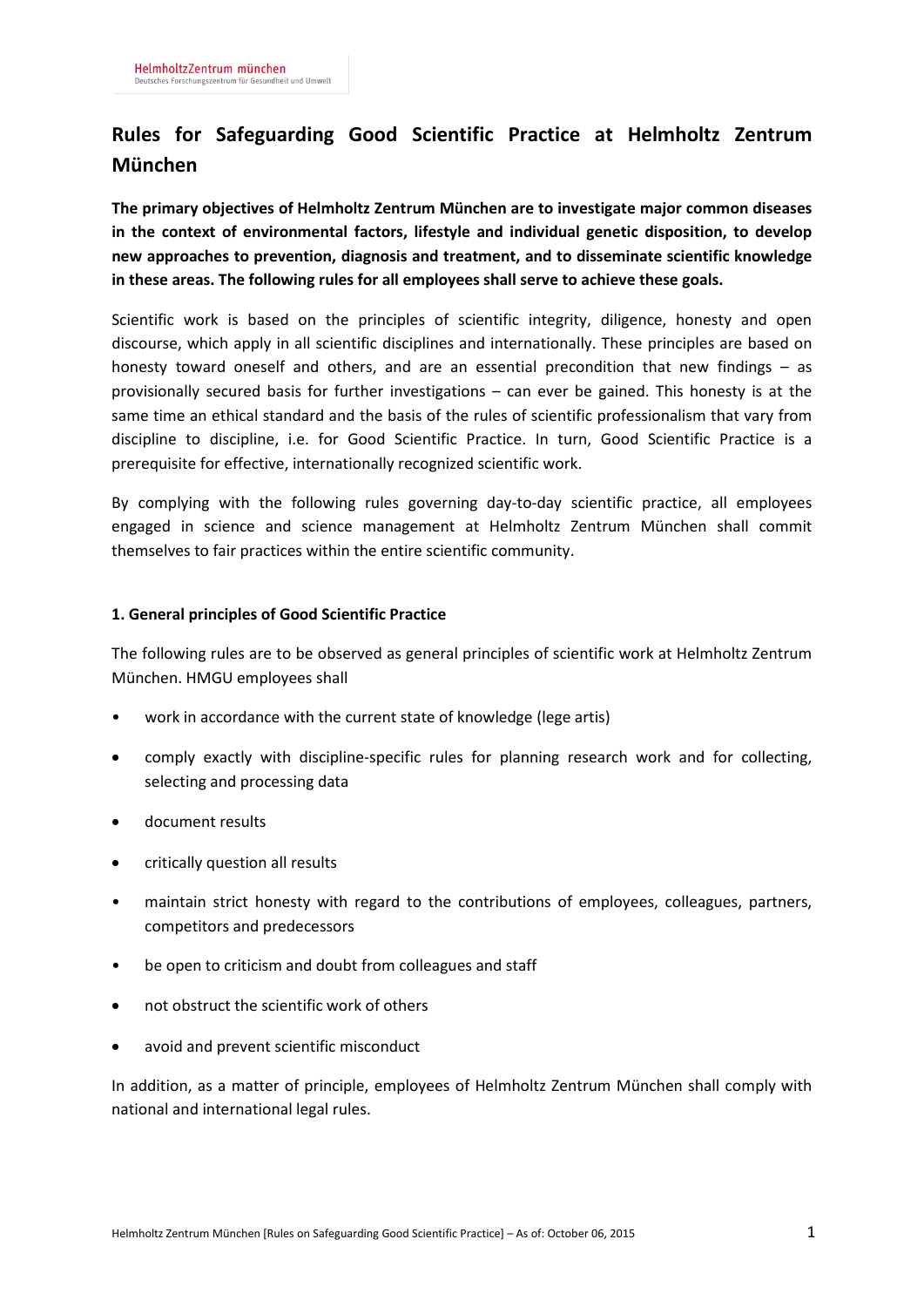## **2. Organization of research units**

The heads of organizational units in which scientific work is carried out shall ensure through appropriate organization of their area of responsibility that the tasks of managing, supervising, regulating conflicts and quality assurance are clearly assigned and guaranteed, and that they are actually implemented.

The management of an institute, research unit or research group demands presence and supervision. If necessary, management tasks must be delegated.

The leader of a research group or equivalent functional unit shall be responsible for ensuring that the group as a whole can fulfill its tasks, that the necessary cooperation and coordination to achieve this are being well implemented and that all members of the group are aware of their rights and obligations. Each scientist is responsible for his/her own behavior.

The interaction within a group must be such that each member is regularly informed of the results obtained through the division of labor and that these results are mutually discussed and can be integrated into a common level of knowledge. This is particularly important with regard to training doctoral students and young researchers to become independent.

The same rules shall apply for cooperation within institutes/research units as well as between different institutes/research units.

## **3. Education/training and supervision of young scientists**

The training and support of young scientists shall be given special attention. In the research units of Helmholtz Zentrum München it must be ensured that for young scientists, in particular for undergraduate and graduate students as well as for younger postdocs, there is adequate supervision and that a primary contact person exists.

Young scientists shall be informed through regular training courses on the rules of Good Scientific Practice and the consequences of scientific misconduct.

The supervision of doctoral students is regulated in the Guidelines for the Education and Support of Graduate Students [\(link\)](http://nip.helmholtz-muenchen.de/fileadmin/Intranet/Dokumente/Arbeiten_im_Zentrum/pdf/Personal/Doktoranden/Leitlinien_Doktorandenausbildung_englisch.pdf). Each graduate student must have a primary contact person in his/her respective institute of Helmholtz Zentrum München (advisor at HMGU). Each dissertation shall be supervised by a Thesis Committee (see Guidelines for the Education and Support of Graduate Students).

Besides a doctoral advisor at Helmholtz Zentrum München, each graduate student shall also have other contact persons, e.g. his/her advisor from the university, the institute director/research unit head as well as the ombudspersons for graduate students.

If conflicts cannot be resolved within this framework, the graduate student may contact the Graduate Student Office, Strategy, Programs, Resources (SPR), or to turn to one of the ombudspersons or the Commission for Issues of Good Scientific Practice (see Number 11).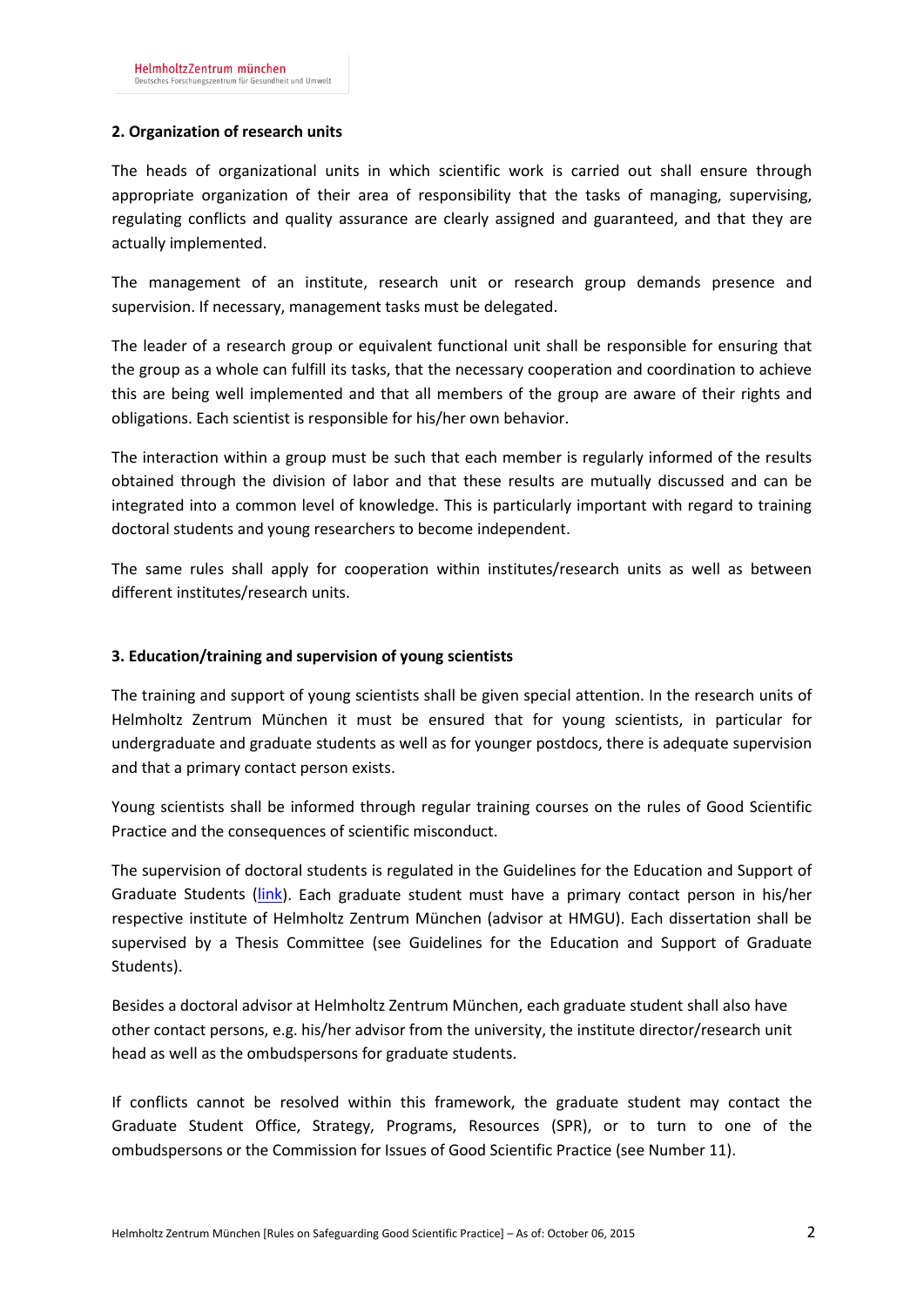## **4. Quality assurance in research and documentation**

- The research must be carefully planned, conducted and documented to ensure integrity, authenticity and traceability.
- An essential hallmark of Good Scientific Practice is the willingness to interpret all results impartially and to question them consistently and critically. This includes, inter alia, discussing the results with colleagues.
- All results of studies shall be checked for their reproducibility prior to publication.
- All experiments/investigations as well as all primary data must be recorded so that the experiments and their results can be controlled according to the records at any time – and if identical test materials exist – also can be reproduced at any time.
- All employees and guests working in experimental research at Helmholtz Zentrum München shall be provided a uniform laboratory notebook (bound book with logo, table of contents, consecutive page numbers) by their group leaders, in which all experimental steps/ considerations/observations as well as data and results are recorded. Loose data sheets shall be pasted into the notebook or archived elsewhere. References shall be made in the laboratory notebooks about stored data/evaluations and data sheets that are archived elsewhere. A brief summary of the results and the plans agreed upon in meetings shall ensure the traceability of an investigation.

The same requirements shall apply to electronic laboratory notebooks. These must meet the requirements of a secure long-term archiving with respect to completeness, integrity and authenticity of the data as well as to traceability and reproducibility.

- All employees and guests working in the data protected scientific field at Helmholtz Zentrum München shall be provided uniform work guidelines (Standard Operating Procedures, SOPs) by their group leaders for processing, documentation and archiving of primary data, processed data, programs, software applications and results of evaluations. The data shall be archived according to HMGU specifications. All procedures and SOPs shall be constantly updated and traceably stored on central servers. For studies with person-related data, the integrity, authenticity and traceability of databases and biological samples must be preserved for decades.
- Every scientist is responsible for the proper keeping of the laboratory notebooks and/or the documentation of the work (in German or English) as well as the archiving of digital data. The records shall be made available to all members of the research group unless this conflicts with obligations of confidentiality. In case of doubt, the institute director or research unit head shall decide.

In addition to person-related documentation, it is also possible to implement a plan- or project-related documentation (including the respective date and names). Respective references shall ensure traceability. To assure quality, the group leaders shall make random checks of the lab notebooks to ascertain if they have been kept properly.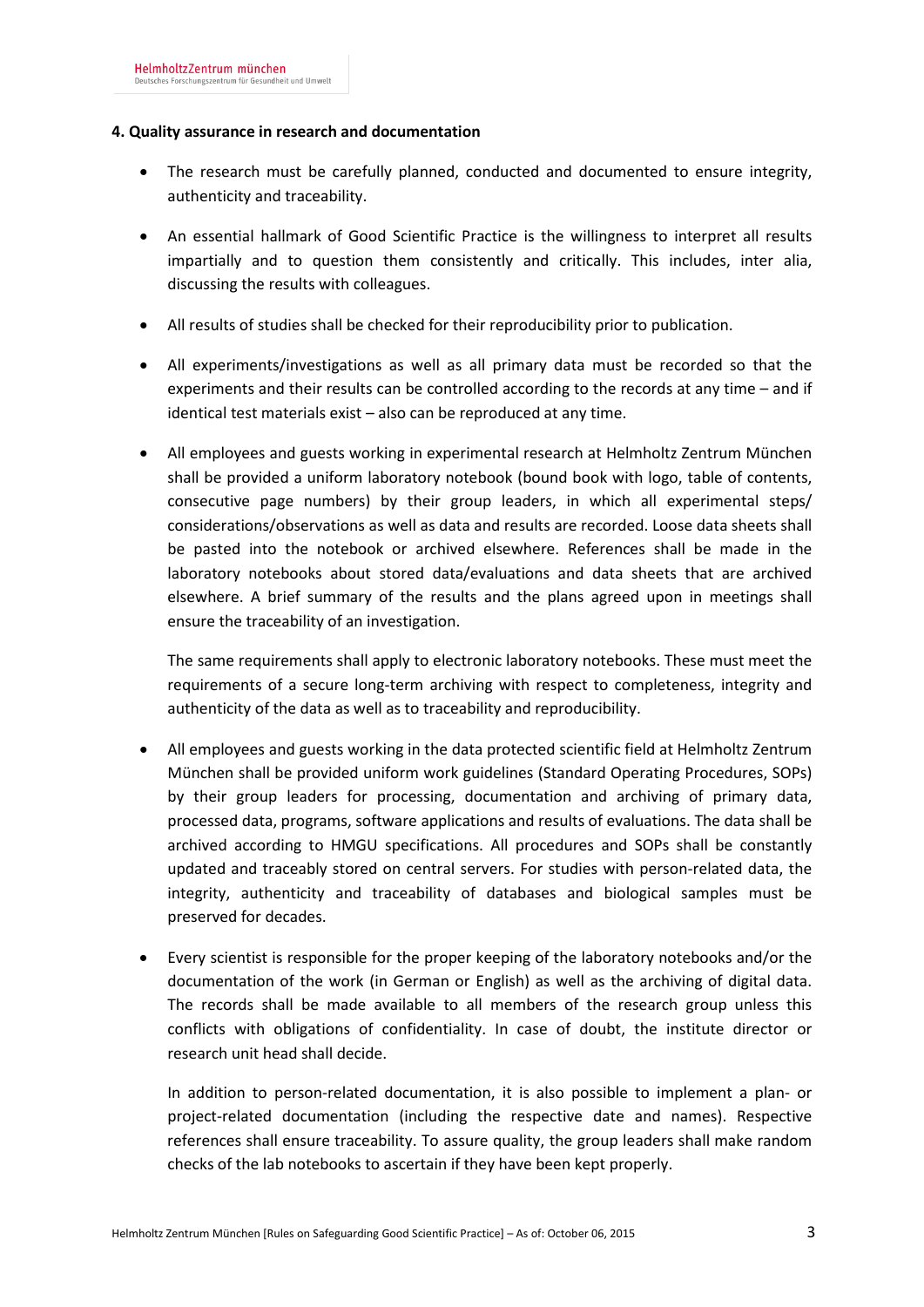- The collection, processing and analysis of digital data in experimental scientific work shall be documented by creating a central table of contents in a lab notebook (name of the data medium, file name, creation date, cross-references, etc.). Digital data shall be backed up and stored at regular intervals, if possible in non-rewritable form.
- Taking the possibilities of the individual disciplines into account, all important steps of experiments/investigations as well as all primary data shall be recorded on non-manipulable data carriers (such as bound log books, revision-proof software) and archived for ten years.
- The basic documentation of a publication, diploma thesis, dissertation or post-doctoral thesis (*Habilitation*) (complete data, manuscript, correspondence) shall be archived in the institute of the corresponding author at Helmholtz Zentrum München and shall remain there for ten years.
- Within the context of developments that may lead to inventions and within the scope of clinical trials and cooperative projects (e.g. governed by contracts), different recording rules may be applicable or required in the particular case. Unless special provisions for a longer required storage period exist, the data/data carriers shall be stored for ten years; they are the property of Helmholtz Zentrum München. Copies for a use other than internal purposes may only be made with the consent of the institute director/research unit head.
- All data carriers shall remain in Helmholtz Zentrum München even after termination of the employment relationship. If an employee wishes to make copies or take them with him/her, he/she must first obtain the consent of the institute director/research unit head.

# **5. Publication of scientific results and performance and evaluation criteria**

Each scientific and technical employee of Helmholtz Zentrum München is entitled and obliged to publish the results of his/her work in accordance with the publication policy of HMGU [\(link\)](http://nip.helmholtz-muenchen.de/fileadmin/Intranet/Dokumente/Forschung_Wissenschaft/EVA/Veroeffentlichungsordnung_EN.pdf).

For the evaluation of scientific productivity in Helmholtz Zentrum München, first and foremost the contents of the publications and other quantitative and qualitative aspects shall be included, such as internal and external collaborations, the acquisition of funding, successful technology transfer, expert reviewer activities and the training of the next generation of scientists. Originality and quality as an evaluation standard always take precedence over quantity.

## **6. Activity as peer reviewer**

The assessment of other scientists in the same discipline ('peer review') with respect to research projects or publications can only fulfill its intended purpose if the members of the scientific community are willing to conduct these evaluations fairly and impartially on the basis of relevant expertise and knowledge. Information and ideas obtained when conducting this review activity must be treated confidentially and may never be used to gain a competitive advantage.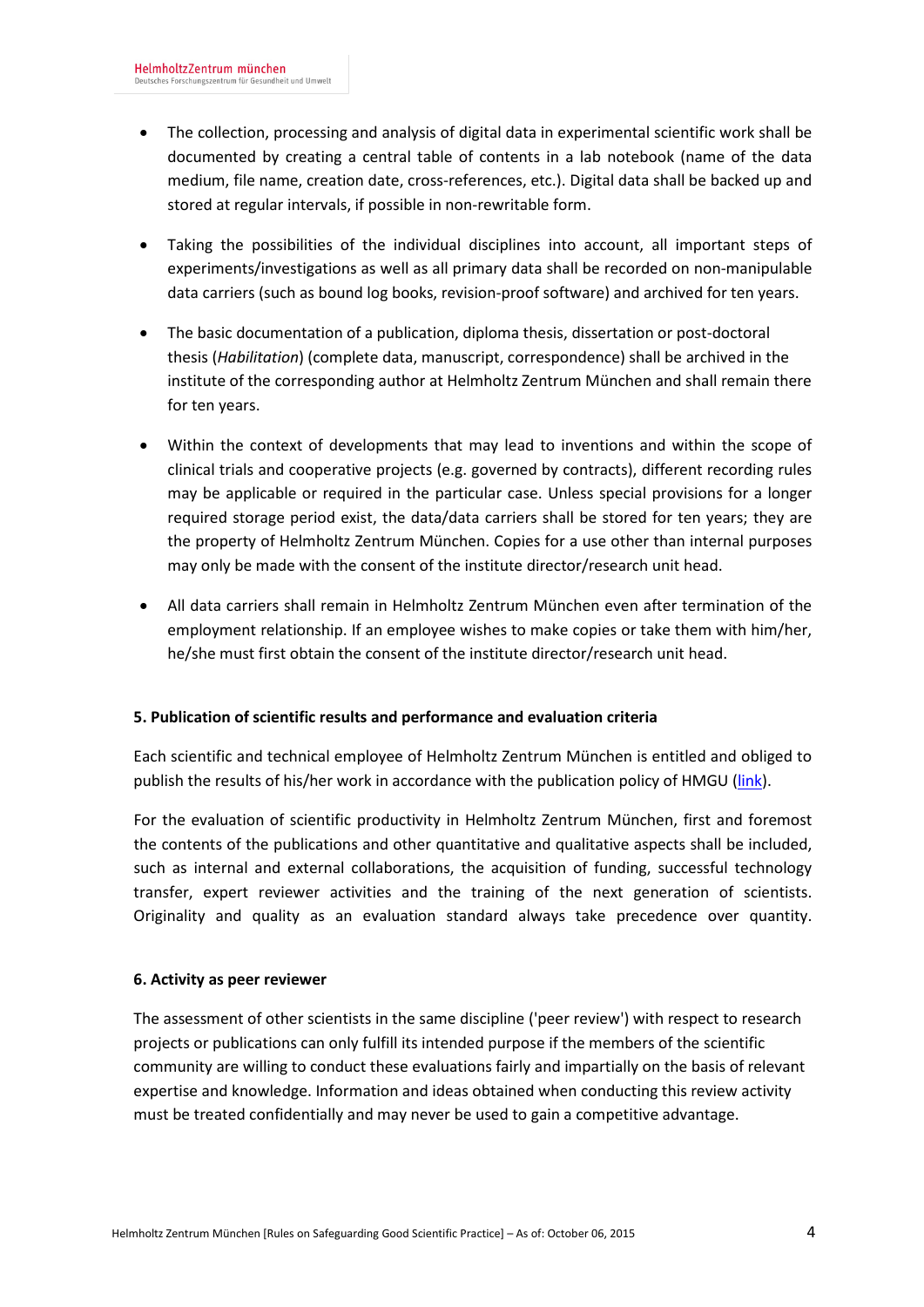Employees of Helmholtz Zentrum München must strictly comply with the requirements made by research institutions and publishers of scientific journals with regard to confidentiality and the disclosure of conflicts of interest or biases.

Institute directors/research unit heads shall promote the willingness and ability of experienced scientific staff members to carry out peer review activity. In the event that the review activity is delegated, the respective employee must be mentioned by name.

## **7. Activity as an expert**

The writing of scientific expert reports, which are commissioned by public (or other) institutions, is an important instrument for placing the scientific competence of Helmholtz Zentrum München in the service of the public. This requires a particularly high degree of personal and scientific integrity and neutrality from the expert reviewer. The expert report shall reflect the current status of scientific knowledge; the sources used shall be carefully documented. So-called "courtesy reports" are unacceptable; they damage the reputation of Helmholtz Zentrum München and science in public opinion.

## **8. Conflicts of interest between science and industry**

In collaborations with companies, areas of conflict exist which are due to the collision of scientific interests with economic, financial or political interests. For instance, there may be conflicts about the practice of patent applications, the implementation of commissioned research projects and the publication of results or the confidentiality of unpublished data. Ancillary activities as expert reviewer or consultant may also lead to conflicts, particularly if a particular outcome is desired by the client, but on the basis of the existing data cannot be objectively achieved. Membership in supervisory boards or stakes in companies that are active in the researcher's own field may also lead to significant conflicts of interest. Relationships with industry must therefore be designed and practiced as equal partnerships. Economic aspects may not take priority over academic freedom.

To prevent conflicts of interest, all persons involved in a research project must disclose their financial and other interests and commitments to their supervisors and/or responsible authorities, insofar as they could come into conflict with their research activity.

Individual researchers can be publicly discredited or discriminated against because of the undesirability of their research results. The integrity of the science, the research center, or individual person can be the focus of the allegations. Helmholtz Zentrum München is committed to protecting the personal rights of employees. In such cases, the "Commission on Issues of Good Scientific Practice" (see Number 11) shall be convened, which shall investigate these cases and advise the Board of Directors.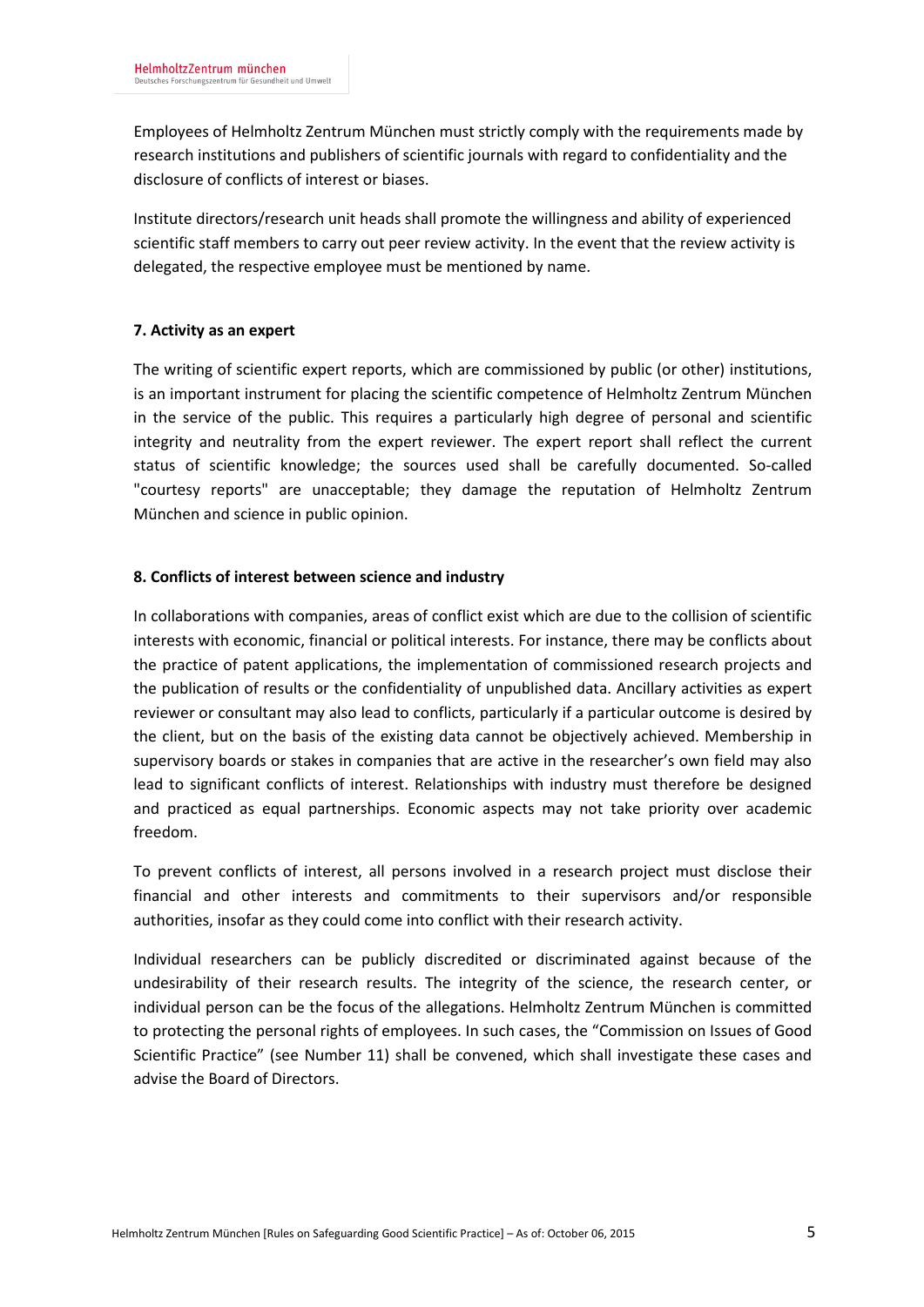## **9. Scientific misconduct**

Scientific misconduct occurs when serious deviations are made from the generally accepted practice of scientific work, in particular when consciously or with gross negligence false information is given, intellectual property of others is violated or their research activities are compromised.

In particular the following is considered misconduct:

- Falsification of scientific content e.g. by inventing, faking or falsifying results
- False information in grant applications or reports on the use of funds, publications, applications, etc.
- Violation of intellectual property, e.g. through
	- unauthorized utilization under the pretense of authorship (plagiarism) and the pretense or unfounded assumption of scientific authorship or co-authorship
	- exploitation of unpublished scientific ideas or research approaches of other people (idea theft)
	- publishing or making accessible content without the consent of the entitled person
- Willful damage, destruction or manipulation of work equipment or work results
- Making wrongful allegations of purported misconduct of others
- The removal of original data, insofar as it violates the legal provisions or discipline-related accepted principles of scientific work
- Double or multiple publications, redundant information

Partial responsibility for the misconduct of others can inter alia arise from:

- Participation in the misconduct of others
- Co-authorship of falsified publications
- Gross negligence of supervisory responsibilities

## **10. Ombudspersons and the "Commission on Issues of Good Scientific Practice"**

Helmholtz Zentrum München appoints ombudspersons, who are available to advise and support all HMGU scientists on issues of Good Scientific Practice and its violation. If possible, they shall mediate disputes before the invocation of institutional control bodies.

The members of the Management Committee (MC) have the right to nominate two ombudspersons. Following the recommendation of the MC, the ombudspersons are appointed by the Board of Directors for a term of three years. They are independent, experienced and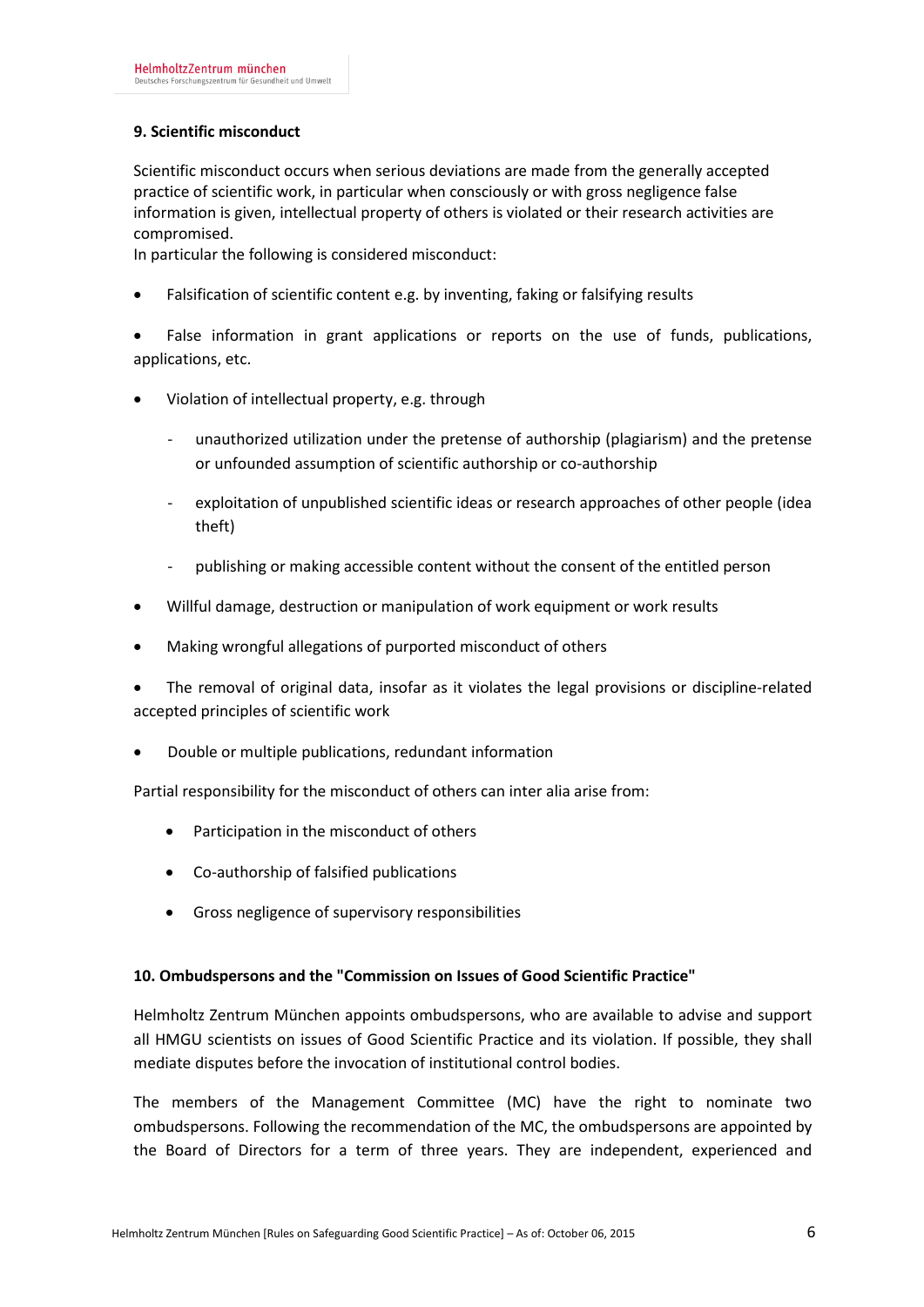respected scientists with knowledge of the internal conditions at Helmholtz Zentrum München and are directly approachable for all employees.

For issues of scientific misconduct, there is a "Commission on Issues of Good Scientific Practice" (= Commission) in Helmholtz Zentrum München.

Along with the ombudspersons (here they have an advisory role) the Commission consists of one leading HMGU scientist (Chair), who is proposed by the MC*,* the chairman of the Assembly of Speakers or his/her deputy, a representative of the Board of Directors and the Compliance Officer. The Commission reports to the MC about its activities.

# **11. Procedures for dealing with issues of research misconduct**

Information about scientific misconduct can be given to the ombudspersons or to a member of the Commission on Issues of Good Scientific Practice.

If the ombudspersons receive information about scientific misconduct, they shall ask the relevant individual suspected of misconduct for a statement. The name of the whistleblower shall not be disclosed without his/her consent.

- The ombudspersons shall try to resolve the violations against Good Scientific Practice in direct contact with the individual suspected of misconduct. They shall inform the whistleblower about the status of the procedure. Upon request, the ombudspersons shall report to the members of the Commission in writing about the cases in which they have become active.
- If the efforts of the ombudspersons remain unsuccessful or if there is suspicion of serious misconduct, they shall refer the case to the Commission. In doing so, they shall notify in writing the Chairman of the Commission and the Scientific Director. The Chairman shall call a meeting of the Commission.
- Furthermore, a meeting of the Commission shall be directly called if a member of the Commission receives a notice of scientific misconduct.
- The Commission may, with the consent of the whistleblower, entrust the ombudspersons with the clarification of the suspicion of scientific misconduct and the restoration of Good Scientific Practice.
- Otherwise, the Commission shall request an oral and/or a written statement within two weeks from the individual suspected of misconduct, in reply to the stated allegations and evidence. At this stage, the name of the whistleblower shall not be revealed without his/her consent to the individual suspected of misconduct.
- The Commission shall prepare a report and inform the Scientific Director, the individual suspected of misconduct as well as the whistleblower.
- The Board of Directors shall decide within two weeks whether to terminate the proceedings, whether to refer the issue back to the Commission for mediation or